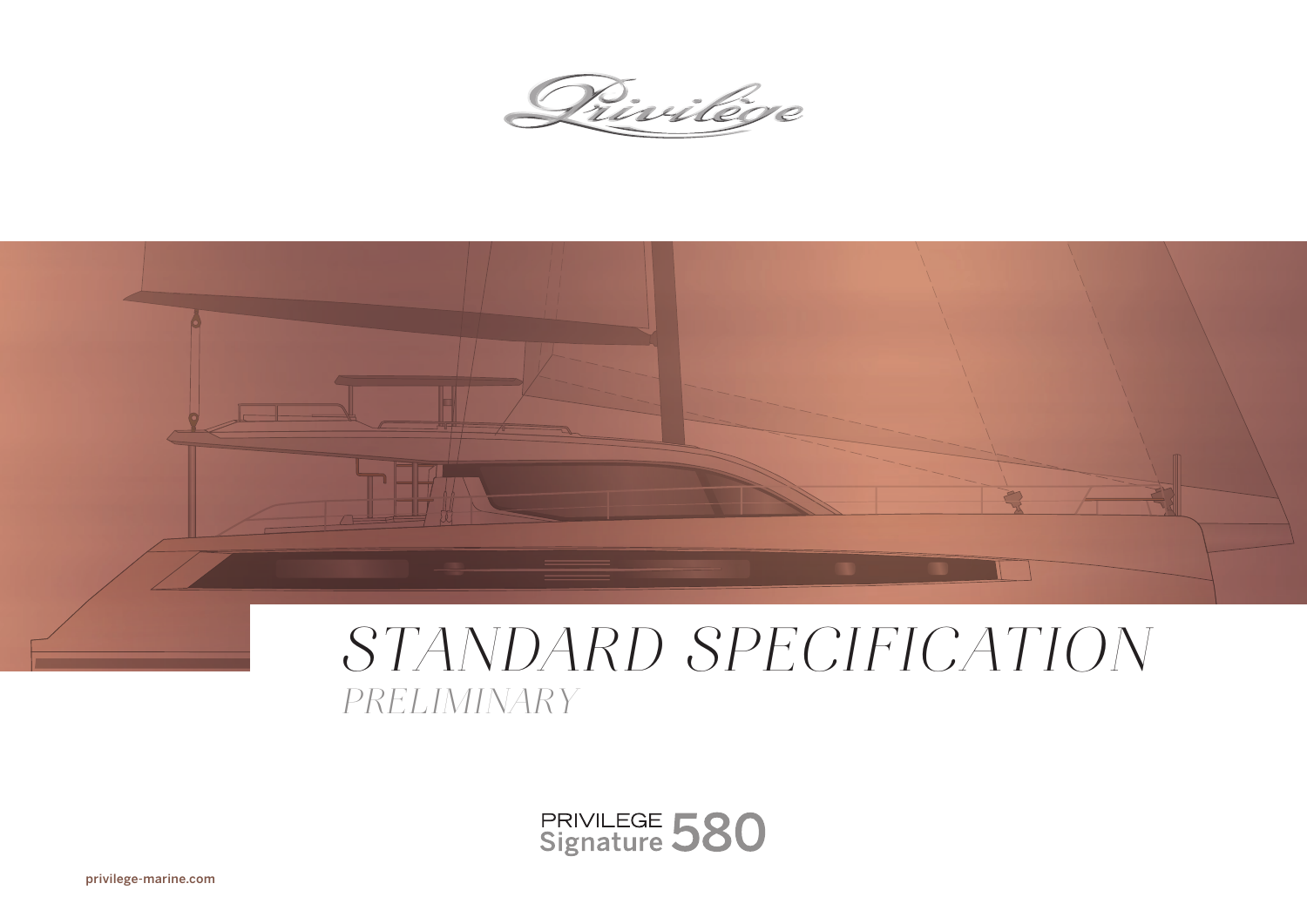Privilége

## *STANDARD SPECIFICATION*



| Total Sail area         | $213 \; \text{m}^2$  | 2292 sqft          |
|-------------------------|----------------------|--------------------|
| Mainsail                | $121 \text{ m}^2$    | $1,302$ sqft       |
| Genoa                   | $92 \, \text{m}^2$   | 990 sqft           |
| Staysail (option)       | $51 \text{ m}^2$     | 549 sqft           |
| Gennaker (option)       | 176 m <sup>2</sup>   | 1,894 sqft         |
| Mast length             | 27.57 m              | 90'45"             |
| LOA                     | 18.65 m              | 61'2''             |
| Hull length             | 17.90 m              | 58'9"              |
| LWL                     | 17.98 m              | 59'                |
| Beam                    | 9.18 <sub>m</sub>    | 30'1''             |
| Draft                   | $1.75 \text{ m}$     | 5'9"               |
| Displacement light ship | 29 t                 | 63,934 lbs         |
| Displacement full load  | 35 t                 | 77,162 lbs         |
| Fuel tank               | 2 × 5001             | $2 \times 132$ gal |
| Fresh water             | 2 × 5001             | $2 \times 132$ gal |
| Engine Diesel           | $2 \times 55$ kW     | $2 \times 75$ hp   |
| Cabins                  | 3 or 4               | 3 or 4             |
| <b>CE Certificate</b>   | $A - 12$             |                    |
| Architect               | Cabinet Marc Lombard |                    |
| Designer                | Darnet Design        |                    |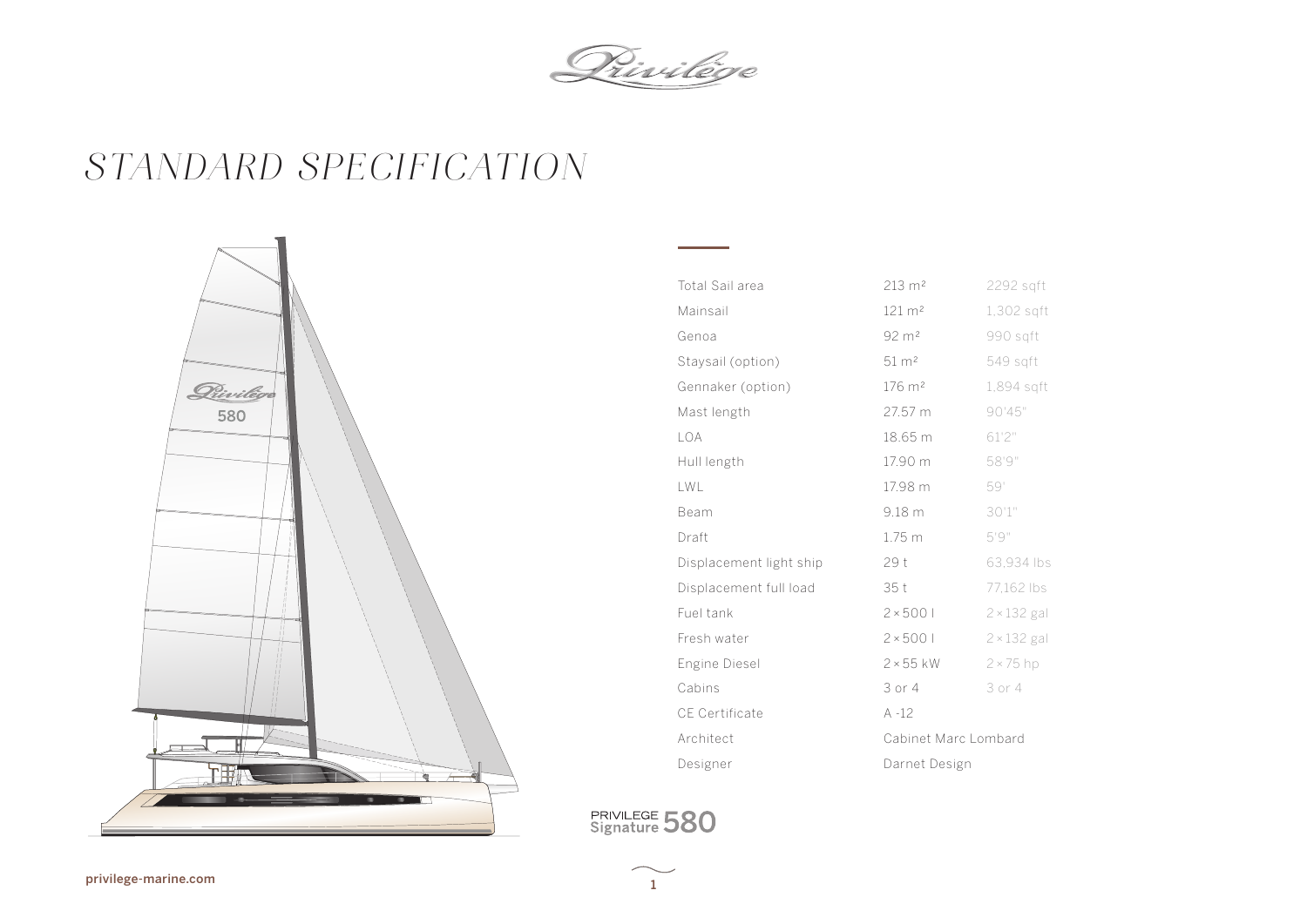Privilège

# *DECK & FLYBRIDGE LAYOUT*

### CHOOSE YOUR LAYOUT

Lowerdeck Standard Galley Down **National Convertional Lowerdeck Galley up** Cowerdeck Galley up Maindeck





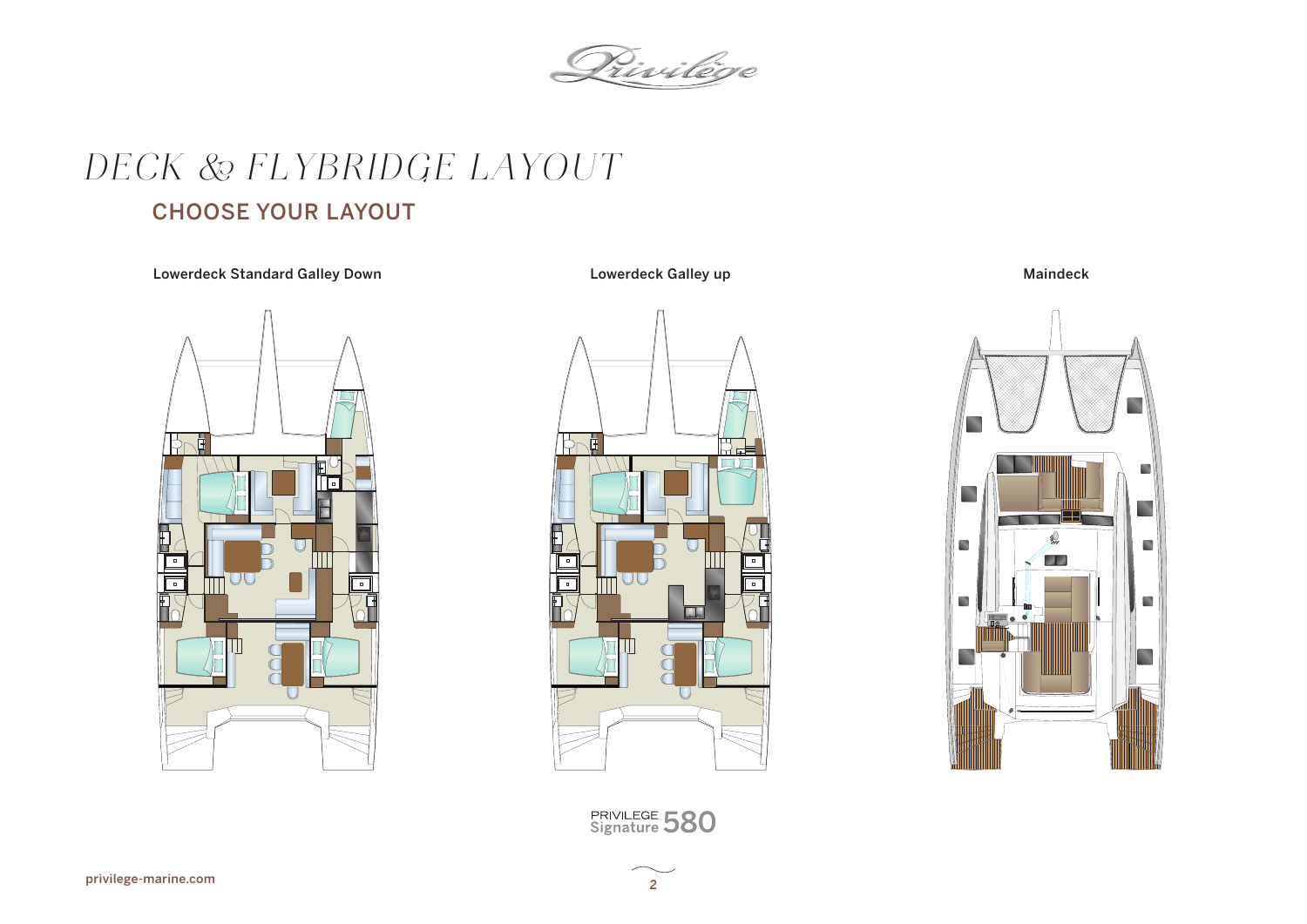Privilége

### GENERAL, HULL, DECK *STANDARD SPECIFICATION*

#### General

› Declaration of Conformity

#### Hull

- › GRP hull, built in polyester resin vacuum infusion with PVC sandwich core and isophthalic gelcoat, colour: Signal White (RAL 9607), 1st layer in vinylester resin
- › False bow and transom crash box
- › Structural bulkheads built in vacuum infusion with PVC sandwich core
- laminated to hull and deck
- › Added non-structural keels to improve hydrostatics

#### Deck

- › GRP deck, built in polyester resin vacuum infusion with PVC sandwich core andisophthalic gelcoat, colour: Signal White (RAL 9607), 1st layer vinylester resin
- › Aft cockpit with L-shape bench on starboard, bench on portside, halyard locker
- (at helmstation) and cockpit seat in aft cockpit. Access from cockpit to bathing platform/ tender lift
- › Fwd cockpit with two benches, cup holder, "table" integrated in deck, stairs to fwd/side deck and fwd companionway to fwd ps cabin with watertight door
- › Each side: 2 big flush hatches in fwd cabin, 1 small flush hatch per head, 1 big flush

hatch for aft cabin, 1 portlight for fwd cabin in fwd cockpit and 1 portlight for aft cabin in aft cockpit

- › Deckswindows for aft cabins at stairs from sidedeck to transom and for fwd cabins to centerline in between hulls
- › Teak stairs for access to hulldeck both sides and from sidedeck to helmstation on portside
- › Flydeck with seating area with integrated flydeck lockers, cupholders, stainless steel backrest and separate fwd laying area with stainless steel railing - access from helmstation on portside with teak stairs. Access to main boom with mainsail
- › Raised helmstation on portside with double bench, instrument board, boat controls, winshes with footrest, glas holder, small stowage, step for improved visibility and windshield
- › 2 lockers at fwd hulldecks, accessible through deck hatches with ventilation and ladder, lockable (portside increased with B1 layout)
- › 2 lockers on central pod accessible by deck hatches
- › Locker for stowage of two gas bottles in cockpit
- › Large GRP deckshouse with extension above cockpit including LED lights and optional exterior sound system
- › Deckshouse windows fwd, at sides, to cockpit (both sides) and to flydeck in mineralic glas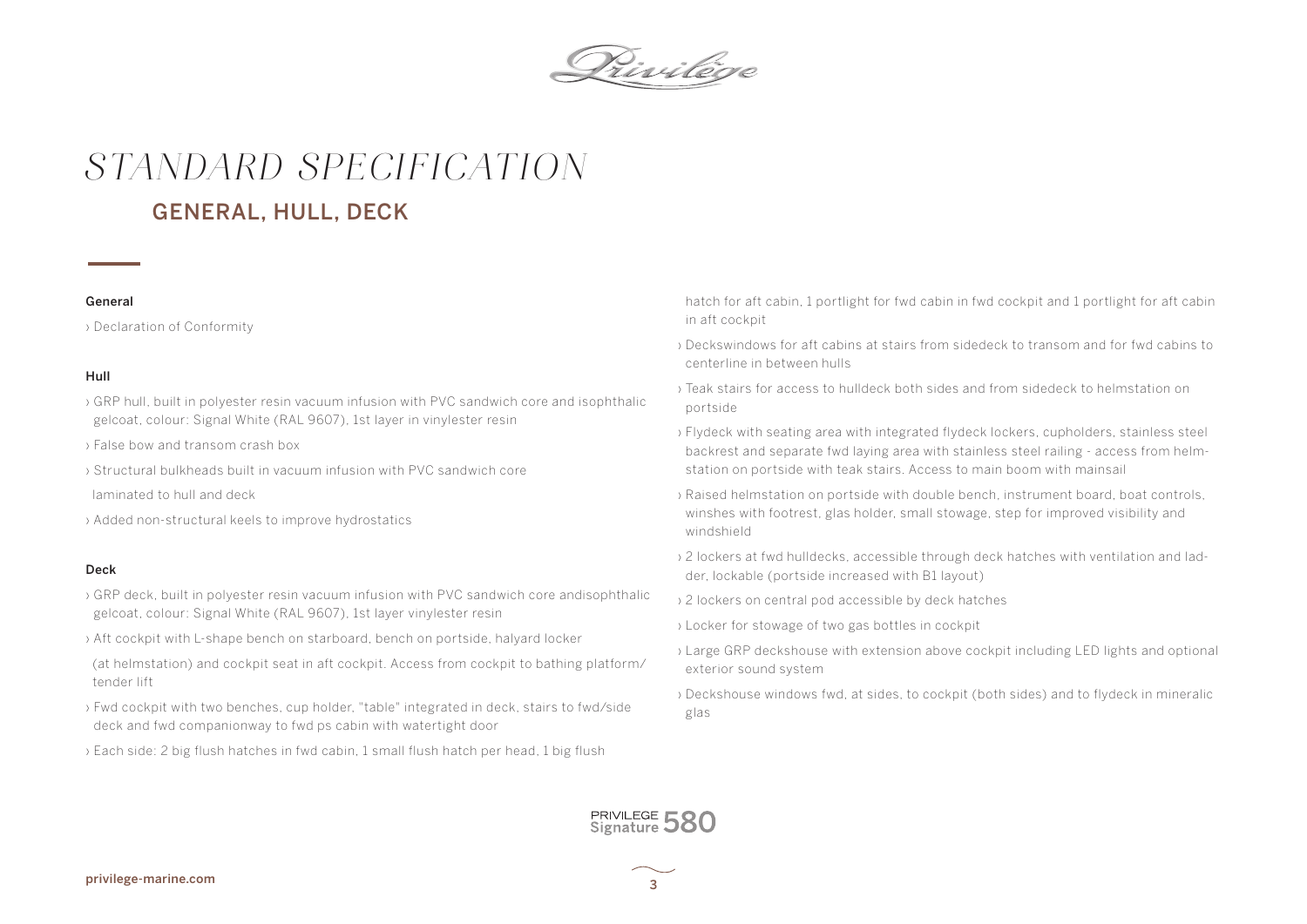

## DECK, RIG & SAILS, DECK EQUIPMENT *STANDARD SPECIFICATION*

- › Portlights in deckshouse side windows (one each side) and 2 flush hatches in top of deckshouse fwd of flydeck
- › Aft patio door to saloon with three leaves (two sliding) and folding window on stb in mineralic glas
- › Door to fwd cockpit

#### Rig & Sails

- › Rig, anodized aluminium, 2 sets of spreaders with protections, 1 forestay, upper/lower shrouds, diamonds and 2 checkstays, stainless steel 1x19 wire for shrouds and forestay, wind indicator at mast top, painted colour: Signal White (RAL 9607)
- › Manual genoa furler
- <sup>1</sup> 1 pair of mast steps to gooseneck and footrest for gooseneck
- › Main- (2:1) and genoa halyard
- › 1 mainsail outhoul
- › 3 reefs
- › German mainsheet system
- › 2 main- and genoa sheets lead to helmstation on port

#### Deck Equipment

› Anchor windlass, electrical, 1600 W

- › Bow anchor bracket with cleat
- › White PVC coated trampolines
- › 2 Lewmar 55 EST EVO electrical halyard winches
- › Lewmar 65 EST EVO electrical mainsail winch
- › Lewmar 45 ST EVO manual halyard winch at mast
- › Genoa tracks incl. cars with pin stop and jammer
- › 2 handrails on coachroof
- › St. st. pulpits with teak seats
- › Transv. beam, painted with seagull striker (colour selection)
- › St. st. pushpits
- › Railing, 750mm height, incl. st. st. stanchions and three guardwires PVC covered
- › 6 st. st. mooring cleats, 500 mm
- › 2 st. st. mooring cleats, 360 mm at transom
- › 6 st. st. anti-chafing protections
- › St. st. swimming ladder on transom
- › Mooring bridle

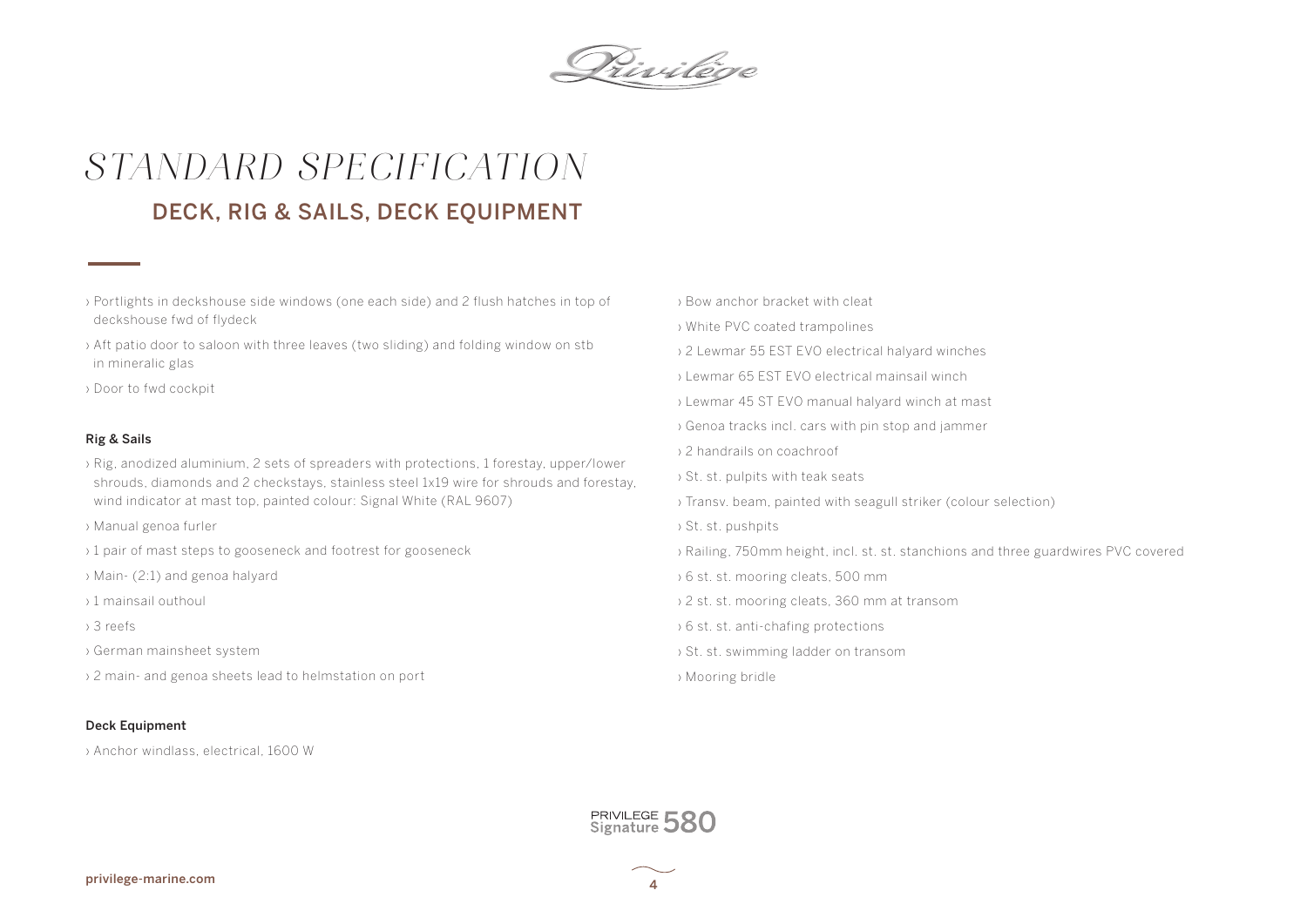

### INTERIOR *STANDARD SPECIFICATION*

#### Interior

- › Furniture Maple Style, Satin Varnish
- › Floorboard Laminated wood, Silver Oak
- › PVC lining Pure White
- › Upholstery Silvertex, colour: Macadamia
- › Technical storage unit in stb companionway
- › Escape hatch in companion way on both sides
- › Heads with thermostatic mixing tap, shower hose and silk-screened shower doors
- › Electric toilet with fresh water flush cabin layout B1 (Owner´s suite only)
- › 2 electric toilets with fresh water flush cabin layout B2
- › 2 electric toilets with fresh water flush cabin layout D1
- › Spring frames and mattresses for beds

#### › A1: Sail locker on port

› B1: Owner's suite on port with: "King size" double island berth (180x 200 cm), huge closet, stowage, seating area, fwd companion-way, head with separate toilet and separate shower stall at bow Crew cabin on stb with: bunk bed, storage, head with sink, toilet and shower and dining area Galley down on stb with: double sink, mixing tap, 130 l 12 V fridge, 4 burner gas stove with oven and waste bin, access to crew cabin

› C1: Saloon with lounge and dining area, bar and chart table

› Saloon table, fixed

- › Worktop in galley Ivory White
- › D1: 2 aft cabins with "Queen size" bed (160x 200 cm), storage and separate head with toilet and separate shower stall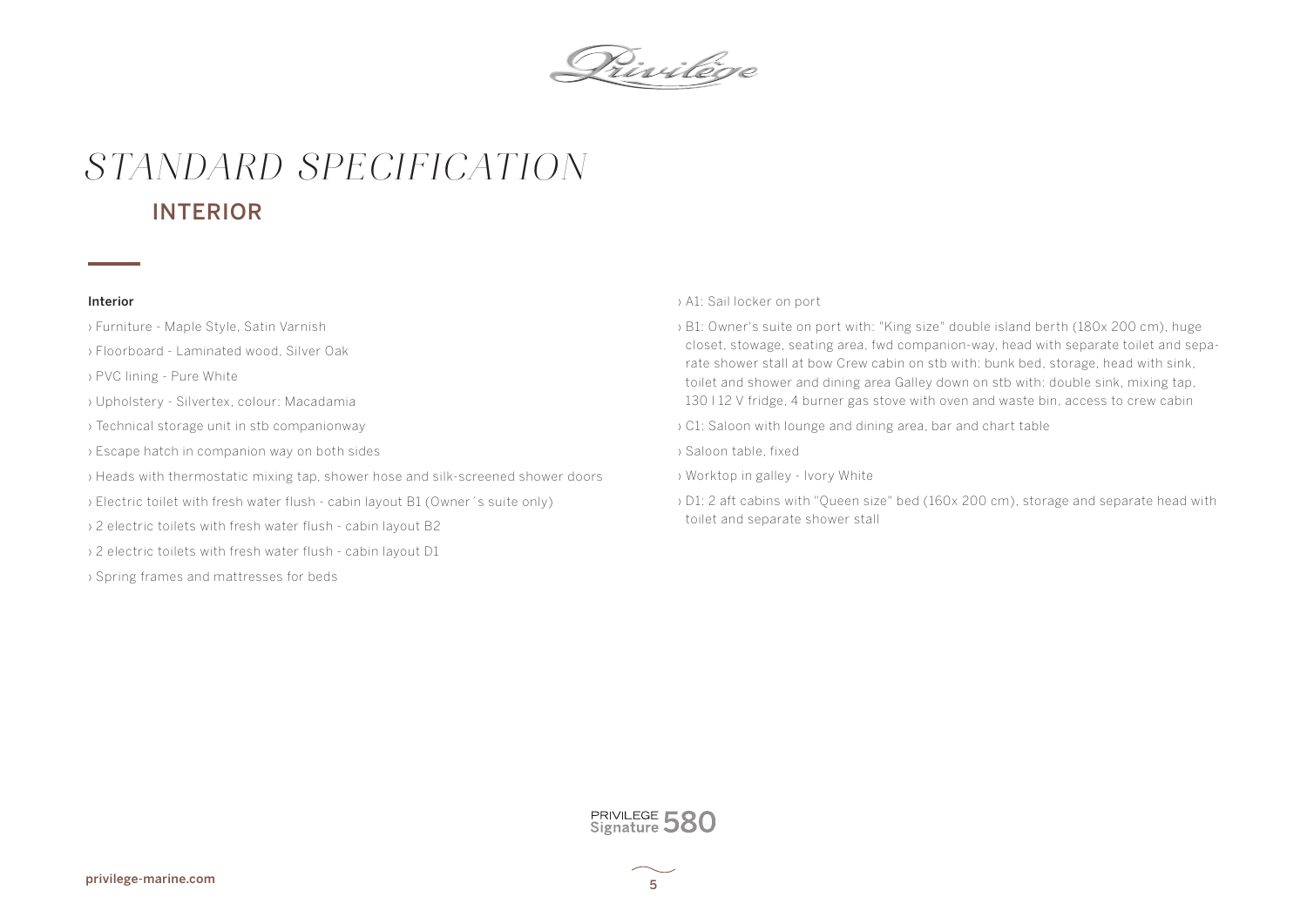

## ELECTRICS & ELECTRONICS, PROPULSION *STANDARD SPECIFICATION*

#### Electrics & Electronics

- › 12 V and 230 V electric system with digitial switchboard, 230 V shore power and sockets at chart table (1), galley (2), in cabins (1) and heads (1)
- › Tank level gauges and bilge alarm
- › 12 V outlets at chart table (1) and helm station (1)
- › Country Version: EU / AUS
- › Overhead lights in cabins, saloon, galley and heads
- › Courtesy lights in companionway
- › Adjustable light at chart table
- › Reading lights in cabins
- › Navigation lights
- › 2 lights per transom
- › Gel battery set, capacity: 2 x 90 Ah + 4 x 225 Ah
- › Inverter/charger, 12 V / 3.000 W 150 A, incl. AC panel

#### Propulsion

- › 2 Yanmar Engines (Diesel, approx. 75 hp) saildrive, 3-blade fixed propeller
- › 2 sound-proof and heat insulated engine compartments with aluminium plates, ventilation fans, LED light and access from cockpit by hatches